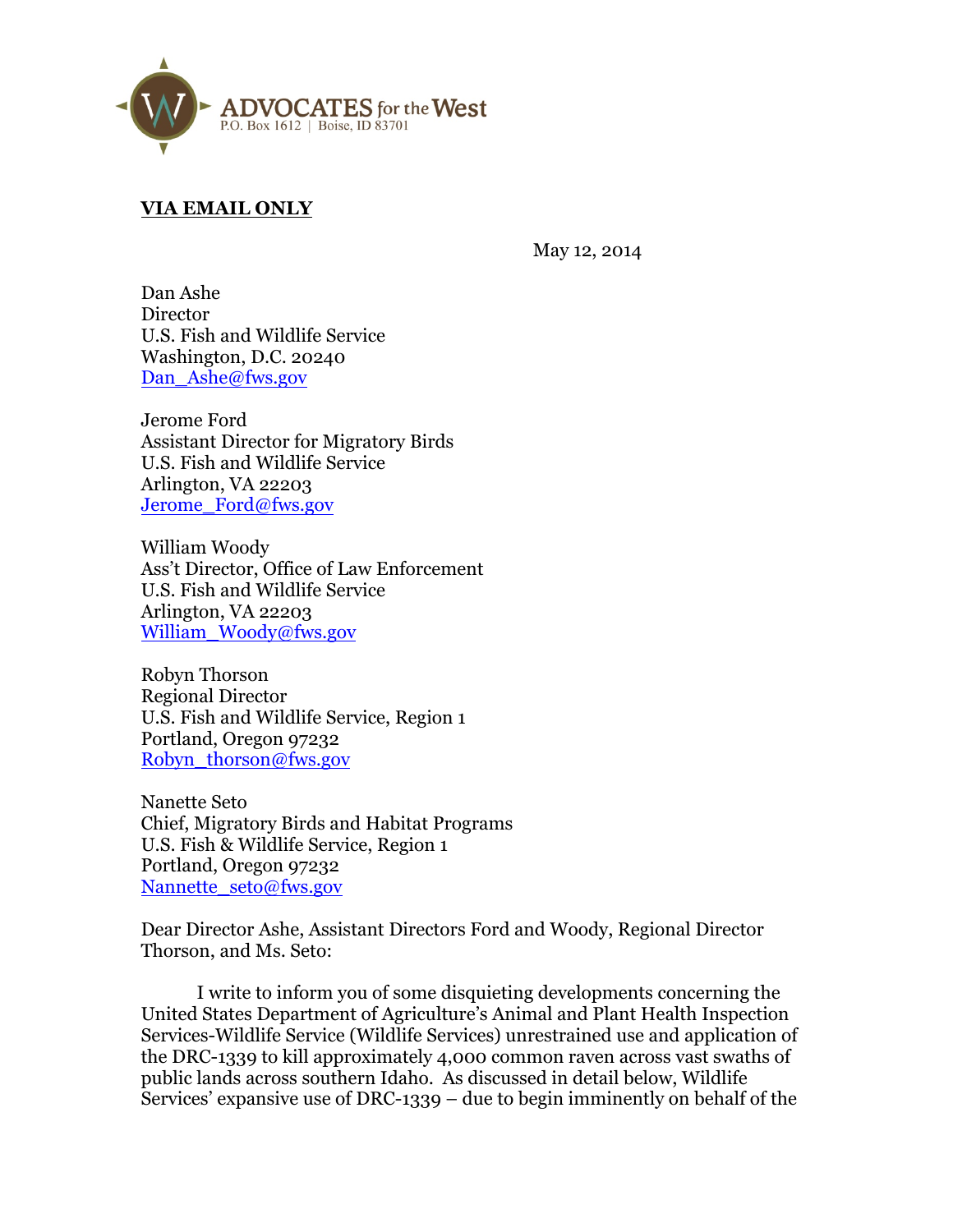Letter from T. Tucci to FWS re: Enforcement May 12, 2014 Page 2 of 8

Idaho Department of Fish and Game (IDFG) – and its refusal to collect and dispose of the dead, poisoned raven carcasses creates a potential public health emergency, and violates the express terms of the U.S. Environmental Protection Agency's pesticide label. Advocates for the West requests the U.S. Fish and Wildlife Service (the Service) investigate Wildlife Services' unlawful use of this highly-toxic avicide in contravention of the Federal Insecticide, Fungicide and Rodenticide Act, 7 U.S.C. §136j(a)(2)(G) (FIFRA); immediately revoke IDFG's Federal Fish and Wildlife Permit number MB25486B-O (MBTA permit) as it was invalidly issued; and commence enforcement actions if Wildlife Services begins its scheduled use of DRC-1339.

# **DRC-1339 and EPA's Pesticide Registration Label**

DRC-1339 is a slow-acting avicide that is "highly toxic" to birds and freshwater invertebrates, and moderately toxic to mammals. EPA R.E.D. Facts, Starlicide (EPA 1995); Wildlife Services' Tech. Note, DRC-1339 (Starlicide). DRC-1339 is "very highly toxic" to columbids, corvids, icterids, and starling, and APHIS notes that "the sensitivity of nontarget species to DRC-1339 is not as clear as what is observed for target species." Eisemann *et al.*, Acute and Chronic Toxicity of Compound DRC-1339 (3-Chloro-4-Methylaniline Hydrochloride) to Birds (APHIS 2001).

On December 11, 2013, EPA issued a label revision for DRC-1339 for use in livestock, nest and fodder depredations. EPA Reg. No. 56228-29 (Pesticide Label). According to the Pesticide Label, DRC-1339 is "fatal is inhaled," and EPA classifies DRC-1339 as a "**RESTRICTED USE PESTICIDE**," due to "**High Acute Inhalation Toxicity and Eye and Skin Corrosiveness to Humans; High Acute Toxicity to Nontarget Brids and Aquatic Invertebrates; and the Need for highly Specialized Applicator Training**." *Id.* at 1.

Because DRC-1339 is a "**RESTRICTED USE PESTICIDE**," EPA adopted a series of precautionary measures designed to mitigate adverse public health and ecological impacts associated with its use, including:

- 1. **"Before baits made from this produce are applied, sites** that are to be treated **must be observed** for evidence of nontarget activity **and must be prebaited**";
- 2. **"DO NOT** store, apply, or even temporarily place treated bait in locations accessible to children, pets, domestic animals, or non-target wildlife";
- 3. "Keep persons other than authorized handlers, as well as pets and livestock, away from the bait at all times. Only protected handlers may be in the area during bait application. Exclude unauthorized persons from application sites during prebaiting and baiting," *id*; and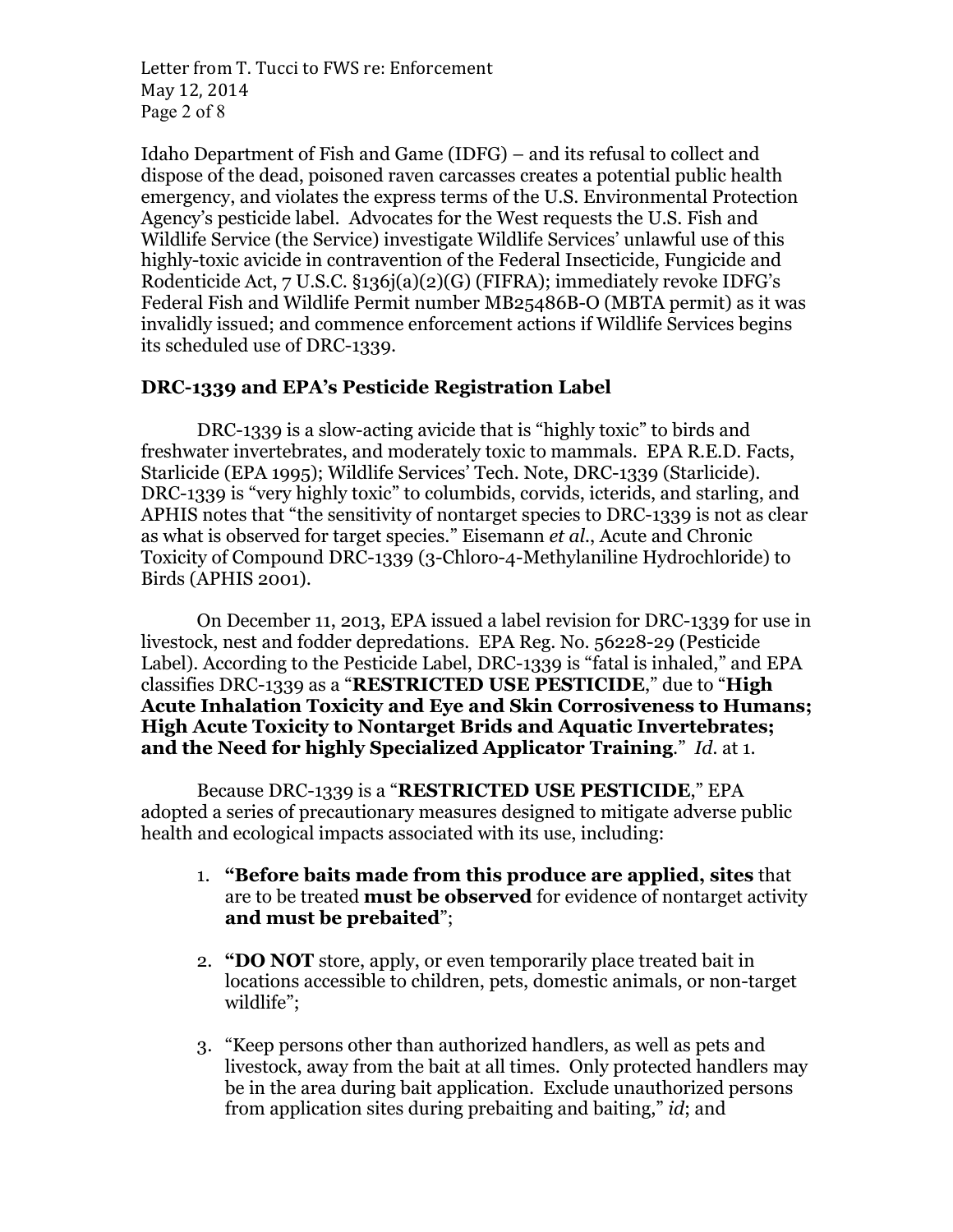## 4. "**Collect . . . carcasses of dead or dying birds," and "[d]ispose of . . . carcasses by burning or burial."** *Id.* (emphasis added).

Id. Under this label, EPA noted that "[i]t is a violation of Federal law to use this product in a manner inconsistent with its labeling." *Id.* at 1.

#### **Idaho Department of Fish and Game's Plan to Kill Ravens**

The Idaho Legislature appropriated approximately \$100,000 to fund raven control within its jurisdictional boundary. Senate Bill No. 1171, Section 3. A senior IDFG official noted that the raven killing project was "to be a CONTROL effort with no money allocated for any research or monitoring," and a leading researcher at IDFG noted that they lacked "enough funds to seriously study" the impacts of raven predation on sage grouse populations. Memo from T. Terry, IDFG, to S. Quinn *et al.*, IDFG (Nov. 18, 2013 at 1:41 p.m.); Memo from A. Moser, IDFG to D. Kemner, IDFG (August 1, 2013 at 11:24 a.m.). Moser then began preparing a draft narrative for a "depradation permit" from the Service to allow the control of ravens. Memo from A. Moser to Jack Depperschmidt, U.S. Dept. of Energy-Idaho National Laboratory (Dec. 10, 2013 at 1:40 p.m.).

Shortly after, however, Moser worried that IDFG would get "turned down for a depradation permit because we have not 'deployed all practical nonlethal measure to relieve the [supposed impacts of raven depradation on sage-grouse],'" which is a necessary component for a depradation permit. Memo from A. Moser (Dec. 13, 2013 at 11:08). In this same correspondence, Moser began contemplating an alternative route to killing ravens – i.e., applying for a "scientific collecting permit" instead of a depradation permit. *Id.* Moser worried, however, that IDFG would "need to present [its raven killing plan] as a true study." *Id.*

The next day, a senior appointee at IDFG ordered Moser to "move swiftly with the scientific collecting permit." Memo from J. Gould to A. Moser (Dec. 14, 2014 at 4:55 p.m). Days later, another IDFG employee noted that she was "[g]lad to hear we are pursuing the scientific collecting permit path. Much more likely to go through relatively quickly." Memo From C. Moulton to A. Moser (Dec. 19, 2013 at 12:37 p.m.). IDFG then began to create a sham study, even though earlier IDFG employees realized that the so-called study "might not be able to tell us whether or not raven control was beneficial to sage-grouse. But by targeting [ravens], we have some justification there for raven control." Email from A. Moser to D. Kemner (August 1, 2013 at 11:24 a.m.).

On December 23, 2013, IDFG submitted to the Service an application for a two-year Scientific Collecting Permit. Letter from V. Moore, IDFG, to J. Miller, USFWS (Dec. 23, 2013), and attachments (permit application). *But see* Memo from S. Nadeau, IDFG, to D. Kemner *et al*. (March 18, 2004 at 9:29 a.m.) (noting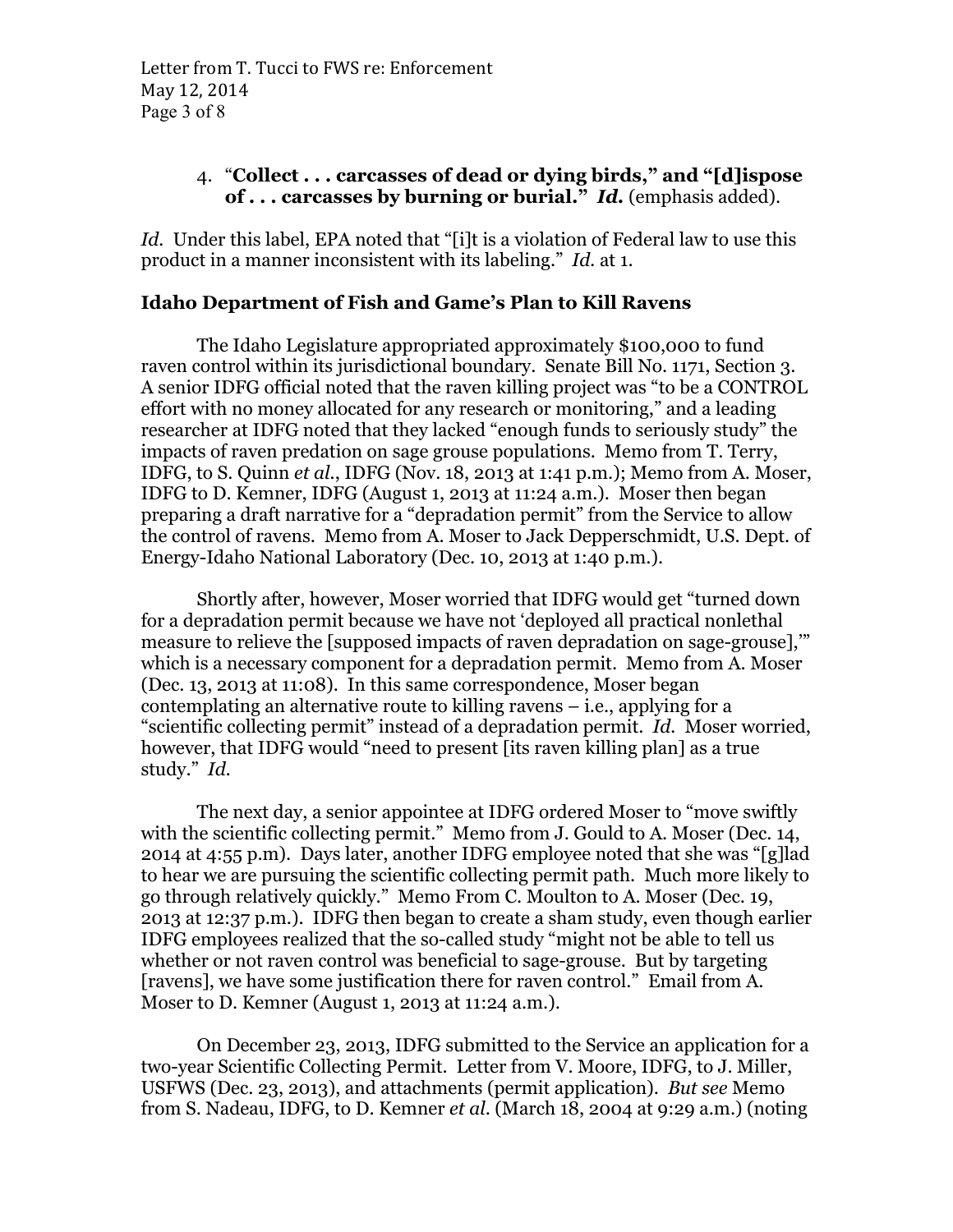Letter from T. Tucci to FWS re: Enforcement May 12, 2014 Page 4 of 8

that the IDFG raven killing experiment "is a 3-5 year study"). Although the Idaho legislature ordered the lethal control of ravens – with no funds appropriated for research or monitoring – IDFG purposefully hid this information from the Service. *Compare* Memo from A. Moser to C. Moulton, IDFG (Dec. 6, 2013 at 1:56 p.m.) ("One quick question – in my conversation with Jennifer Miller[, the Service's MBTA Permits Branch Chief], should I NOT mention that the Legislature has told us to do this?"); *with* Memo from C. Moulton to A. Moser (Dec. 6, 2013 at 3:15 p.m.) ("I don't think I would volunteer those specifics"). *See also* Memo from T. Terry, IDFG, to S. Quinn *et al.*, IDFG (Nov. 18, 2013 at 1:41 p.m.) (noting the funds appropriated are to support a raven "CONTROL effort with no money allocated for any research or monitoring").

According to the permit application, IDFG planned to kill approximately 4,000 common ravens using DRC-1339 laced eggs in five different areas across Idaho. Permit Application at 3 (unpaginated). *See also id.* at IDFG Response to Question 2b), Evaluation of Removal of Common Ravens to Benefit At-risk Sagegrouse Populations, at p. 6 (IDFG Evaluation). These areas include public lands managed by the Department of Energy-Idaho National Laboratory (INL), U.S. Forest Service, and the Bureau of Land Management – including the Birch Creek watershed. IDFG Evaluation at 2-5, 10-13 (description and maps). *See also*  Memo from A. Moser to T. Thomas (Jan. 3, 2014 at 9:41 a.m.) (noting that IDFG "expect[s] most of the work will be on INL or BLM" lands).

IDFG permit application noted that it "may" prebait some control areas with non-poisoned eggs to acclimate ravens to the feeding sites. IDFG Evaluation at 11. Then, between March 1-June 1 in two successive years, IDFG's proposed to set out approximately 14,000 chicken eggs (7,000 annually) laced with DRC-1339 across the public (and private) lands, mostly at ground level. *Id.*

In its permit application and evaluation, IDFG did not propose to remove all dead, poisoned raven carcasses, nor did IDFG claim that it would post or monitor public access in the areas where the 14,000 laced eggs would be set across the public lands. *See, generally*, Permit Application ad IDFG Evaluation

On March 3, 2014, the Service issued to IDFG a Federal Fish and Wildlife Permit authorizing the lethal take of up to 4,000 ravens. Federal Fish and Wildlife Permit No. MB25486B-O (March 3, 2014) (MBTA permit). The MBTA permit permitted IDFG to take ravens via "firearm with nontoxic shot and DRC-1339 egg bait." *Id.* at 1 (unpaginated). Although IDFG did not propose to collect and destroy all dead raven carcasses, the permit required that "[a]ll dead specimens that you do not transfer to another authorized party must be disposed of by such means as are necessary to ensure that they are not exposed to animals in the wild." *Id.* at 3. Moreover, the MBTA permit expressly noted that "THE VALIDITY OF THIS PERMIT IS ALSO CONDITIONED UPON STRICT OBSERVANCE OF ALL APPLICABLE FOREIGN, STATE, LOCAL, TRIBAL, OR OTHER FEDERAL LAW." *Id.* at 1.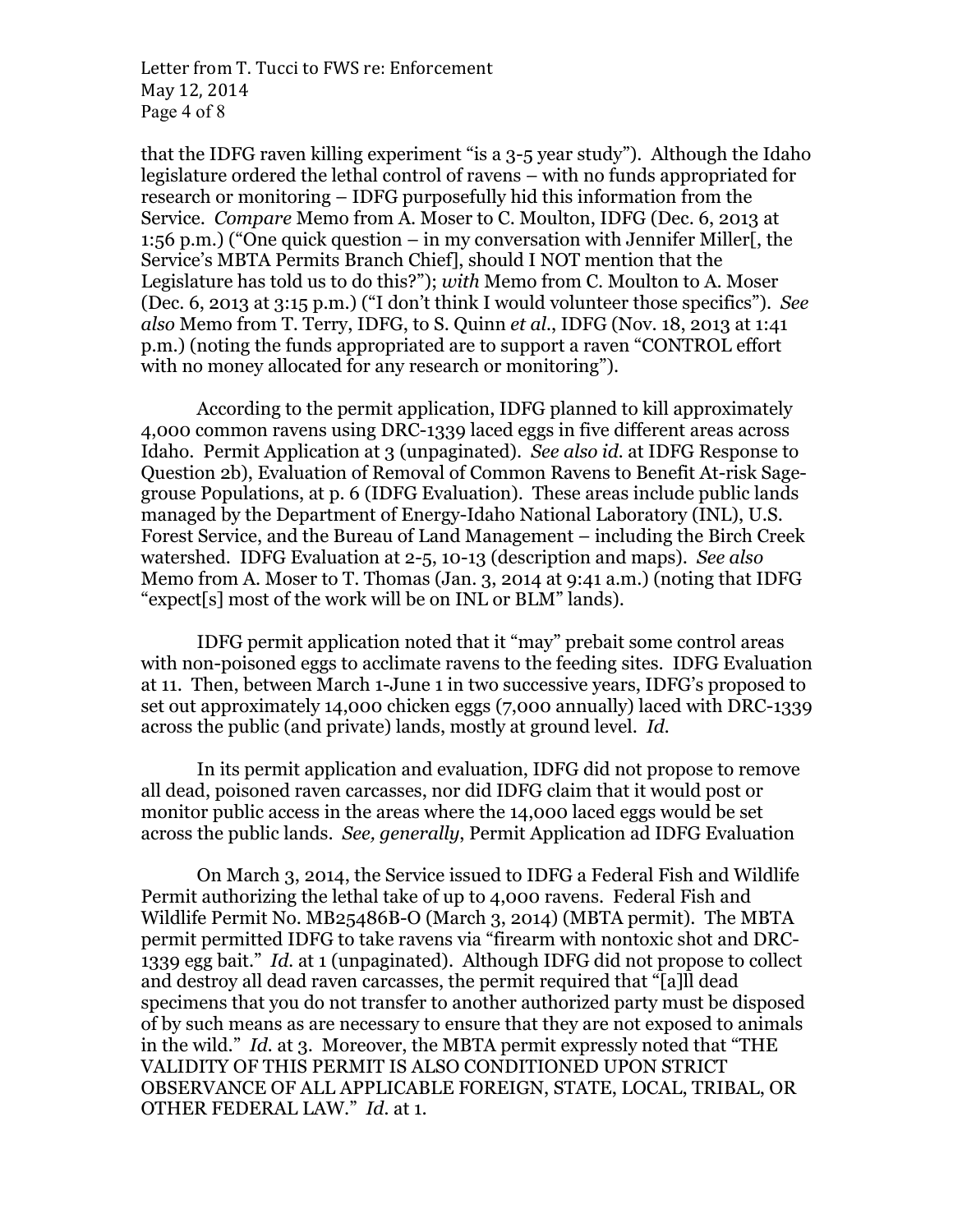Letter from T. Tucci to FWS re: Enforcement May 12, 2014 Page 5 of 8

### **Wildlife Service's Planned Application of DRC-1339**

Because IDFG is unauthorized to use DRC-1339, IDFG partnered with Wildlife Services in conducting its ravens control project, and in March 2014, Wildlife Services issued an Environmental Assessment ostensibly reviewing the ecological impacts of placing 14,000 DRC-1339-laden eggs at ground level across Idaho. *See* Supplement to the Environmental Assessment: Predator Damage Management in Southern Idaho, May 2014.

http://www.aphis.usda.gov/wildlife\_damage/nepa/2014\_EA\_Supplement\_final \_Southern%20Idaho.pdf (last visited May 12, 2014) (EA), at 23 (noting that DRC-1339 is only available for use by Wildlife Services and individuals working under direct supervision by Wildlife Services)**.** 

The EA largely recounts the project scope, locations and removal efforts discussed earlier in IDFG's permit application and evaluation, with a number of important modifications. First, in its EA, Wildlife Service asserts that its use and deployment of DRC-1339 to kill raven may extend beyond two years, because, according to Wildlife Services, "it may take longer than 2 years to conclusively determine impacts of raven removal efforts." EA at 16.

Wildlife Service similarly proposed to extend the poisoning season to include all of June, which coincides with summer break and the concomitant increase in recreational uses of the federal public lands – including the public lands within IDFG's and Wildlife Service's raven killing areas. *Compare* EA at 23 (stating that the poisoning season will run from March-June), *and* IDFG Evaluation at 6 (stating that the poisoning season will run from March 1-June 1).

Moreover, in addition to using DRC-1339 to control ravens (as proposed in IDFG's permit application and evaluation), Wildlife Services' EA proposed several addition "kill" methods, including shooting ravens with rifles and shotguns, as well as "thoracic squeeze" (i.e., crushing nestlings via compression of the lungs and chest cavity) and "cervical dislocation" (i.e., breaking the neck and snapping the spine of raven nestlings). EA at 21-23. *See also* Memo from G. Graves, APHIS, to A. Moser (Jan. 28, 2014 at 3:53).

#### **Wildlife Services' Use of DRC-1339 Violates the Pesticide Label and FIFRA.**

Like the IDFG proposal forming the basis of the Service's MBTA permit, Wildlife Services' planned use of DRC-1339 directly violates the EPA's pesticide label in a number of different ways. First, Wildlife Services failed to include any monitoring efforts at its poisoning sites prior to setting the poison, and Wildlife Service claimed only that "most" baiting sites will be pre-baited with untreated eggs. Compare EA at 22 (Wildlife Service agrees to pre-bait "most" sites"); *with*  Pesticide Label at 2 (requiring "**Before baits made from this produce are**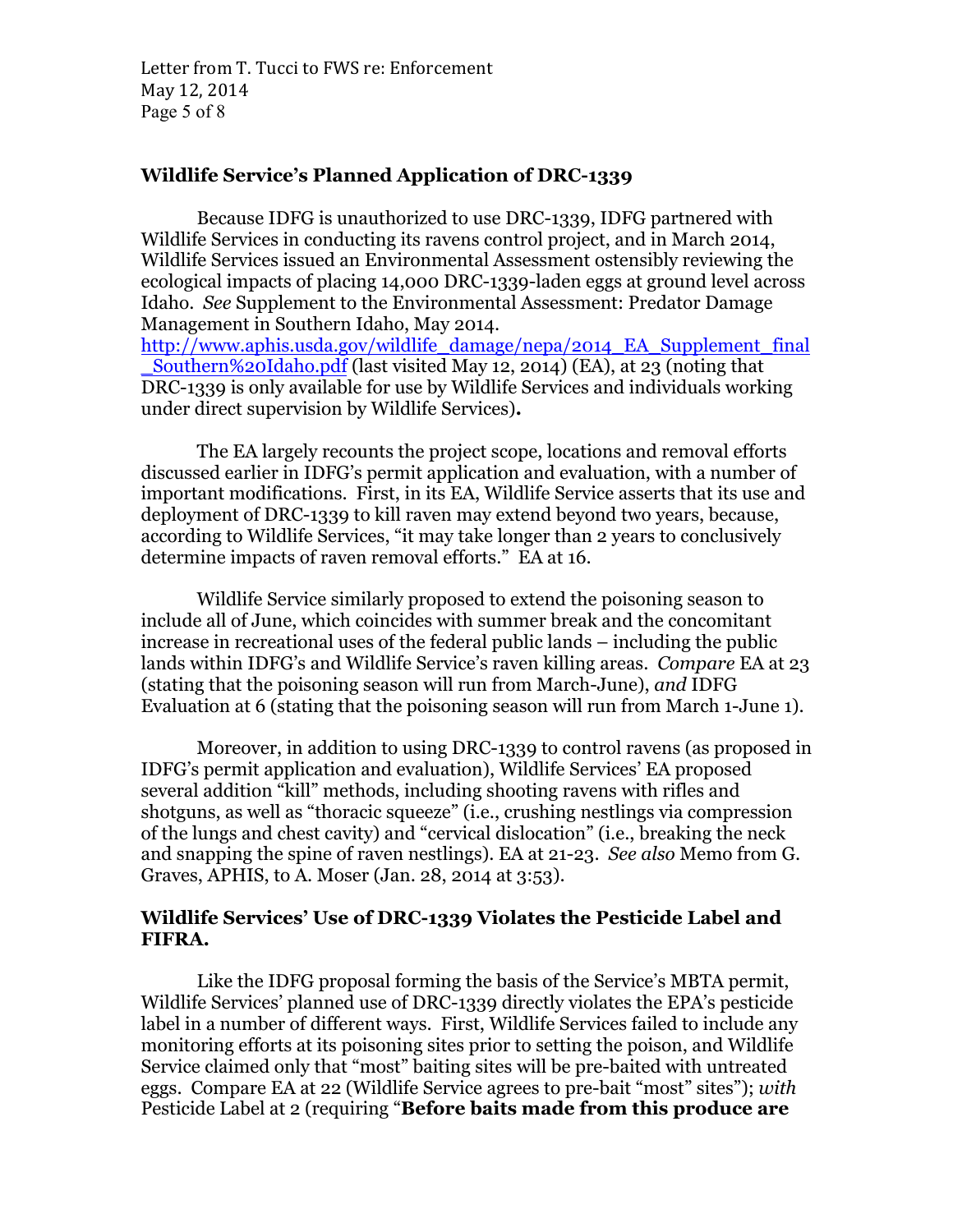Letter from T. Tucci to FWS re: Enforcement May 12, 2014 Page 6 of 8

#### **applied, sites** that are to be treated **must be observed** for evidence of nontarget activity **and must be prebaited**").

Second, Wildlife Services plans to place 14,000 eggs at ground level at up to 14,000 different locations across accessible public lands in southern Idaho. EA at 22-23 (noting 7,000 poisoned eggs a year, and "only 1 to 2 treated eggs will be placed at each [poisoning] site"). Indeed, the Birch Creek Watershed – a heavily used recreational area in eastern Idaho – falls within the Zone 8B poison area, and Wildlife Services proposes to place poisoned-eggs in this area through the end of June. EA at 11. *See also* EA at 23 (stating that the poisoning season will run from March-June). But EPA's label prohibits Wildlife Services from "stor[ing], appl[ing], or even temporarily plac[ing] treated bait in locations accessible to children, pets, domestic animals, or non-target wildlife." Pesticide Label at 2.

Similarly, EPA's pesticide label requires that Wildlife Service's "keep persons other than authorized handlers, as well as pets and livestock, away from the bait at all times. Only protected handlers may be in the area during bait application. Exclude unauthorized persons from application sites during prebaiting and baiting." *Id.* Yet, Wildlife Service has provided no explanation of how it plans to exclude the public for these vast areas within its poisoning zones, and BLM's own livestock authorizations for the allotments within these areas permits livestock to be within the poison zones during the March to June timeframe.

Further, Wildlife Services planned use of DRC-1339 fails to adhere to the requirement to collect and dispose of carcasses of poisoned ravens. Pesticide Label at 3 (requiring Wildlife Services to "**Collect . . . carcasses of dead or dying birds," and "[d]ispose of . . . carcasses by burning or burial")**  (emphasis added). Indeed, the DOE-INL – where a large portion of the poisoning efforts will occur in Zone 8B - has forbidden Wildlife Services from collecting carcasses of dead or dying birds, and disposing of them appropriately. Memo from J. Depperschmidt, DOE-INL, to A. Moser (Jan. 30, 2014 at 10:17 a.m.) ("We do not want any ravens picked up").

As you can see, Wildlife Services' planned use of DRC-1339 violates the EPA's pesticide label in several respects. The Federal Insecticide, Fungicide and Rodenticide Act makes it unlawful for any person "to use any registered pesticide in a manner inconsistent with its labeling."  $7 \text{ U.S.C. }$  \$136j(a)(2)(G).

Based on these violations of FIFRA – to say nothing of the concomitant violations of the National Environmental Policy Act, 42 U.S.C. §§ 4332 *et* seq., the Federal Lands Policy and Management Act, 43 U.S.C. §§ 1701 *et* seq., the National Forest Management Act, 16 U.S.C. §§ 1600 *et seq.*, the Administrative Procedure Act, 5 U.S.C. §§ 701 *et seq.*, and others, Advocates for the West requests, first, the Service immediately revoke the IDFG's MBTA permit as the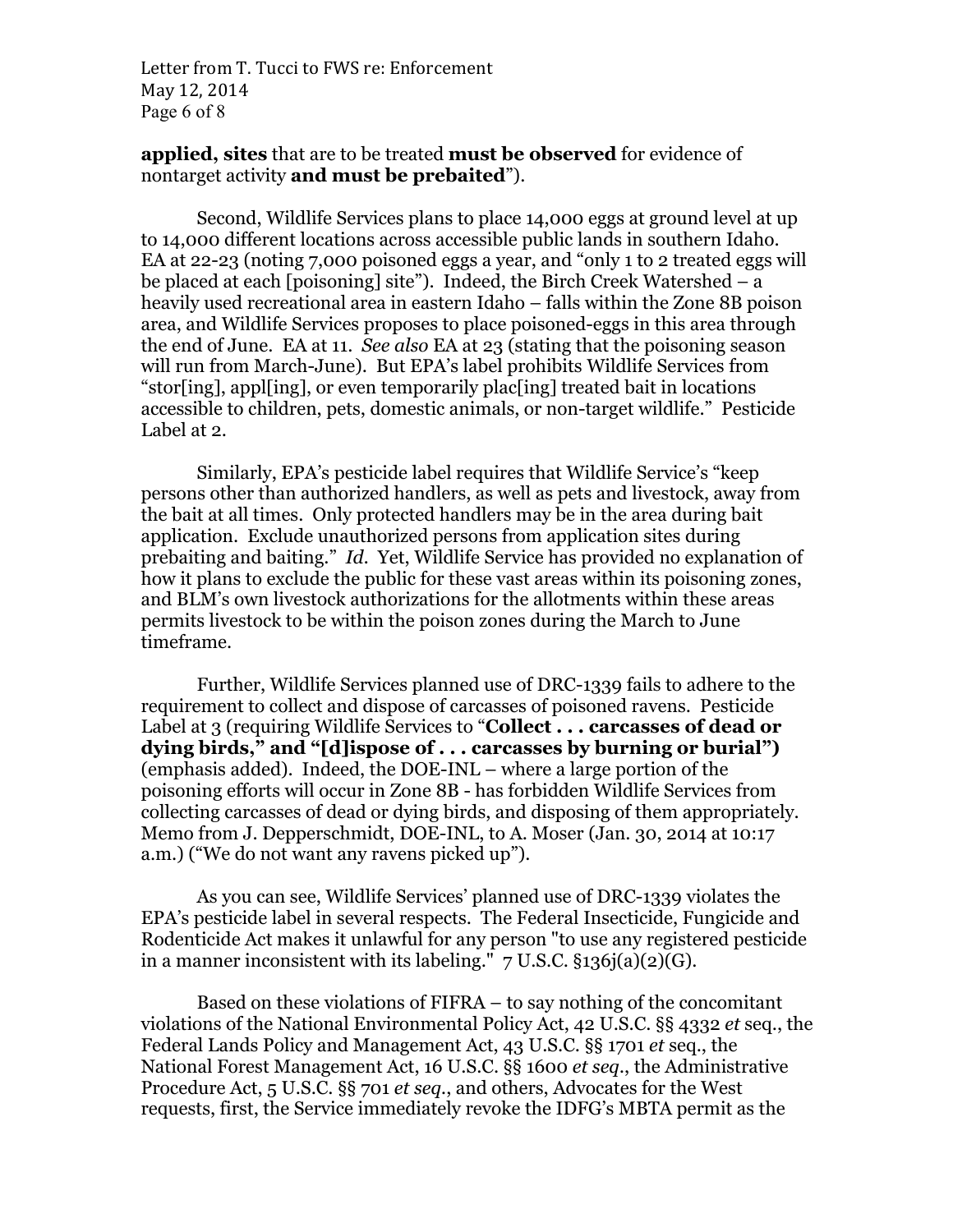Letter from T. Tucci to FWS re: Enforcement May 12, 2014 Page 7 of 8

permit, itself, was CONDITIONED UPON STRICT OBSERVANCE OF ALL APPLICABLE FOREIGN, STATE, LOCAL, TRIBAL, OR OTHER FEDERAL LAW." MBTA Permit at 1. This standard cannot be met here, especially in light of the previously discussed non-compliance with the plain terms and conditions of EPA's pesticide label.

Second, Advocates for the West specifically requests the Service's Office of Law Enforcement commence an investigation into Wildlife Service's use of DRC-1339 in other migratory bird control actions nationwide to ensure compliance with EPA's pesticide label.

Advocates for the West further requests the Service commence an enforcement action against Wildlife Services immediately should Wildlife Service undertake any control actions proposed as discussed above. To be sure, Advocates for the West has made Wildlife Services aware of its violations of FIFRA and other federal environmental laws repeatedly over the last several weeks and months, and Wildlife Services' implementation of its proposal raven control in Idaho will be a purposeful and willful violation of federal law.

Please inform me without delay how the Service intends to respond to this requests, including whether the Service has revoked IDFG's MBTA permit, and launched an investigation into Wildlife Services' use of DRC-1339. I can be reached at 208.724.2142, or via email at  $t$ tucci@advocateswest.org. Thank you.

Very truly yours,

/s/ Todd C. Tucci

Todd C. Tucci Senior Attorney Advocates for the West, Inc. 1331 E Street SE Washington, DC 20003 Telephone: (208) 724-2142 Facsimile: (208) 342-8286 ttucci@advocateswest.org

cc:

Krysta Harden, USDA, Deputy Secretary of Ag. (Krysta.Harden@osec.usda.gov) Edward Avalos, USDA, Under Secretary for Mark. and Reg. Programs (ed.avalos@osec.usda.gov)

Gary Woodward, USDA, Dep. Under Secretary for Mark. and Reg. Programs (Gary.Woodward@osec.usda.gov)

Kevin Shea, USDA, APHIS Administrator (kevin.a.shea@usda.gov) William Clay, Administrator, Wildlife Services (bill.clay@aphis.usda.gov)